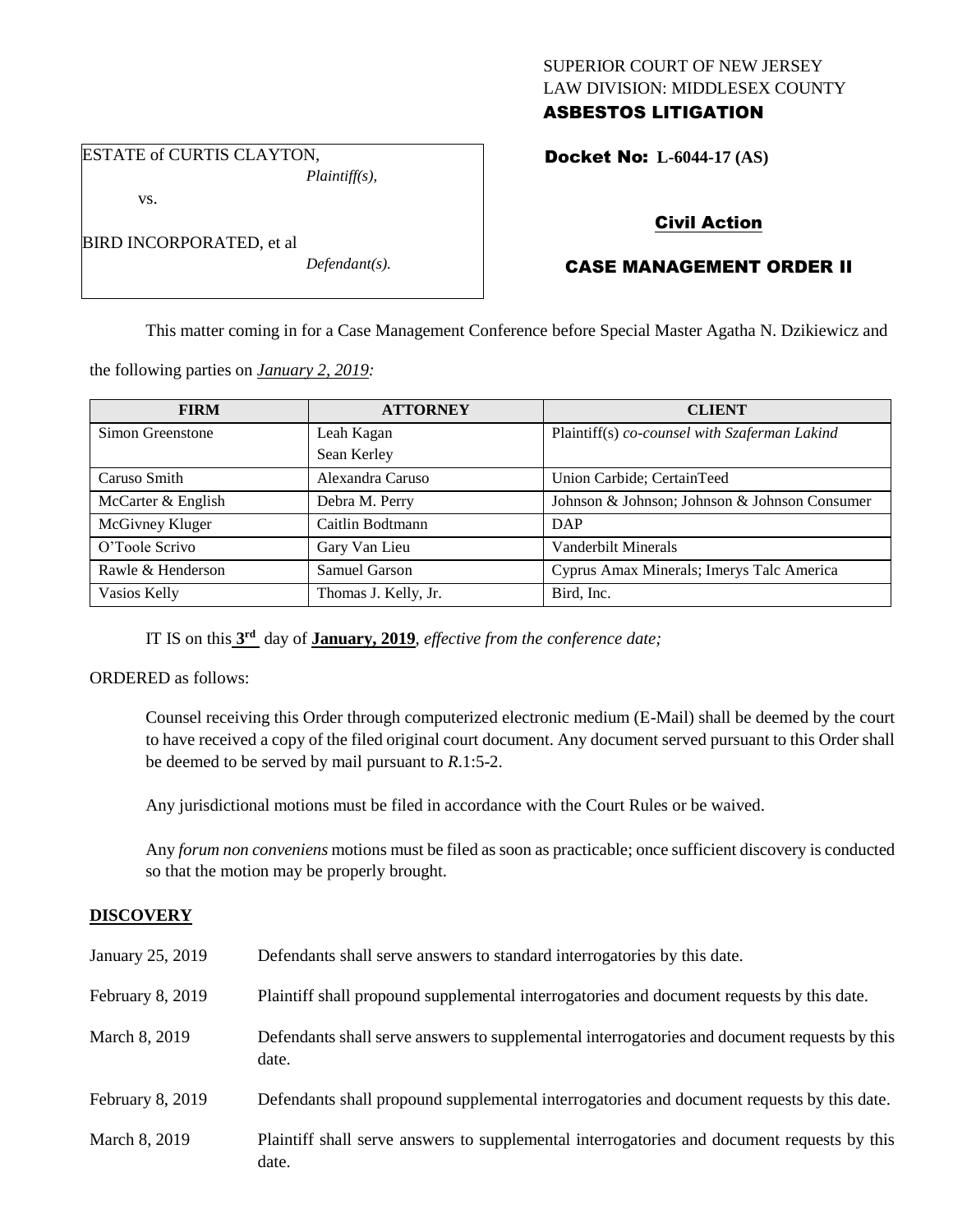- April 30, 2019 Fact discovery, including depositions, shall be completed by this date. Plaintiff's counsel shall contact the Special Master within one week of this deadline if all fact discovery is not completed.
- April 30, 2019 Depositions of corporate representatives shall be completed by this date.

## **EARLY SETTLEMENT**

August 16, 2019 Settlement demands shall be served on all counsel and the Special Master by this date.

## **MEDICAL EXPERT REPORT**

June 14, 2019 Plaintiff shall serve medical expert reports by this date. June 14, 2019 Upon request by defense counsel, plaintiff is to arrange for the transfer of pathology specimens and x-rays, if any, by this date. November 8, 2019 Defendants shall identify its medical experts and serve medical reports, if any, by this date. In addition, defendants shall notify plaintiff's counsel (as well as all counsel of record) of a joinder in an expert medical defense by this date.

## **LIABILITY EXPERT REPORTS**

- July 31, 2019 Plaintiff shall identify its liability experts and serve liability expert reports by this date or waive any opportunity to rely on liability expert testimony.
- November 8, 2019 Defendants shall identify its liability experts and serve liability expert reports, if any, by this date or waive any opportunity to rely on liability expert testimony.

#### **SUMMARY JUDGMENT MOTION PRACTICE**

- August 16, 2019 Plaintiff's counsel shall advise, in writing, of intent not to oppose motions by this date.
- August 30, 2019 Summary judgment motions shall be filed no later than this date.
- September 27, 2019 Last return date for summary judgment motions.

#### **ECONOMIST EXPERT REPORTS**

- July 31, 2019 Plaintiff shall identify its expert economists and serve expert economist report(s), if any, by this date or waive any opportunity to rely on economic expert testimony.
- November 8, 2019 Defendants shall identify its expert economists and serve expert economist report(s), if any, by this date or waive any opportunity to rely on economic expert testimony.

#### **EXPERT DEPOSITIONS**

November 22, 2019 Expert depositions shall be completed by this date. To the extent that plaintiff and defendant generic experts have been deposed before, the parties seeking that deposition in this case must file an application before the Special Master and demonstrate the necessity for that deposition. To the extent possible, documents requested in a deposition notice directed to an expert shall

 $\_$  ,  $\_$  ,  $\_$  ,  $\_$  ,  $\_$  ,  $\_$  ,  $\_$  ,  $\_$  ,  $\_$  ,  $\_$  ,  $\_$  ,  $\_$  ,  $\_$  ,  $\_$  ,  $\_$  ,  $\_$  ,  $\_$  ,  $\_$  ,  $\_$  ,  $\_$  ,  $\_$  ,  $\_$  ,  $\_$  ,  $\_$  ,  $\_$  ,  $\_$  ,  $\_$  ,  $\_$  ,  $\_$  ,  $\_$  ,  $\_$  ,  $\_$  ,  $\_$  ,  $\_$  ,  $\_$  ,  $\_$  ,  $\_$  ,